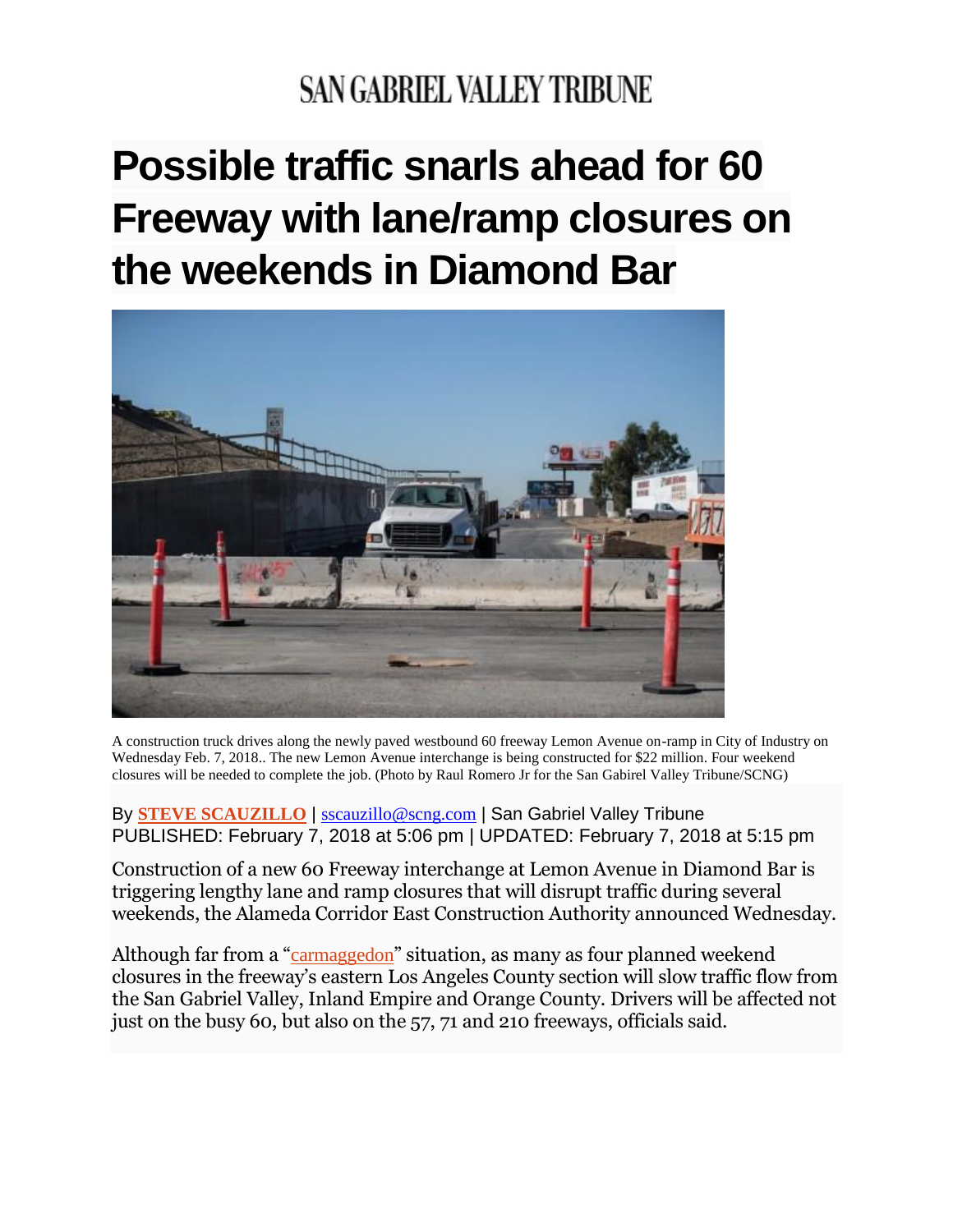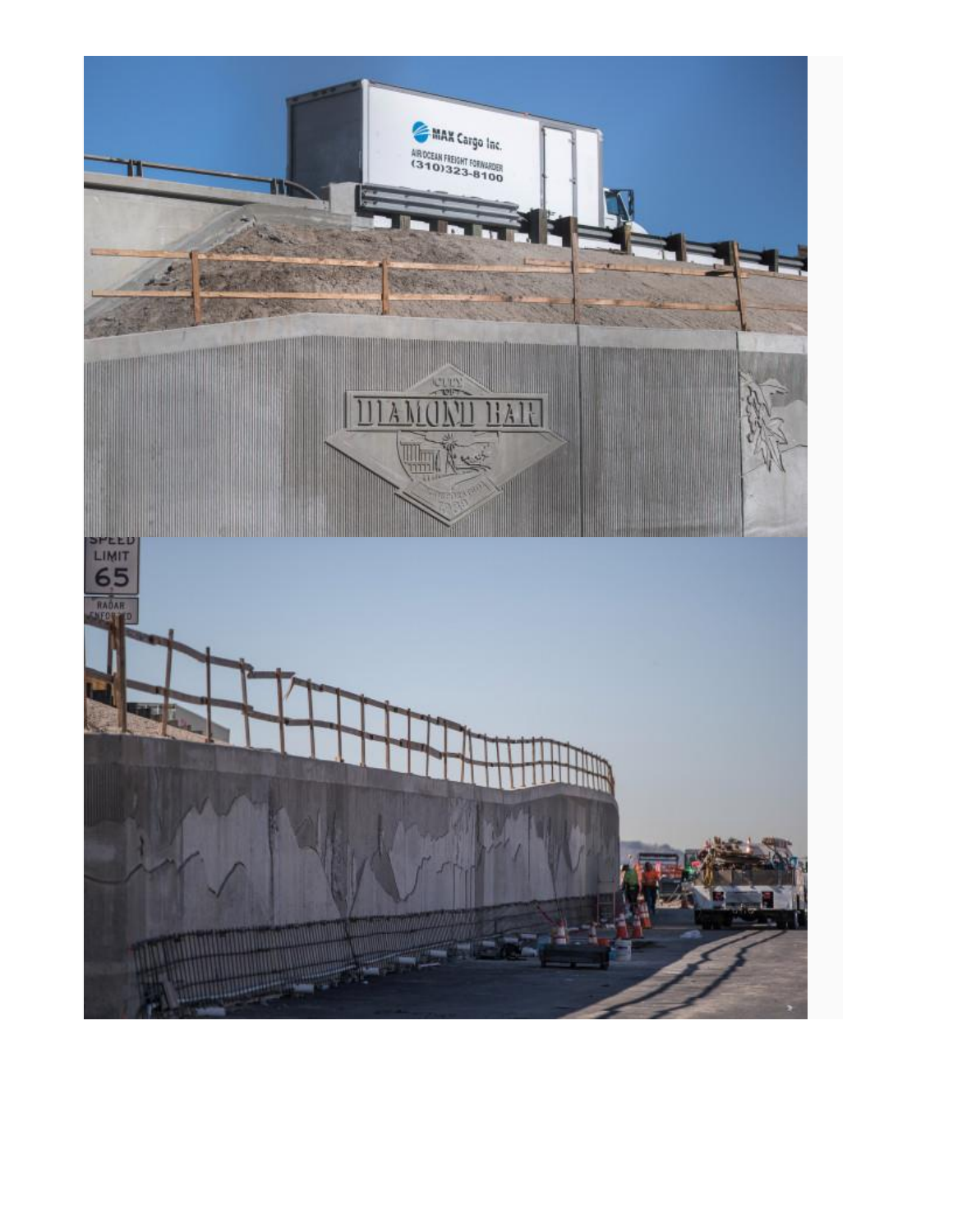

Cement engravings are pictured along the retaining wall of the 60 freeway Lemon Avenue westbound on ramp at the Caltrans construction site in Diamond Bar on Wednesday, February 7, 2018. (Photo by Raul Romero Jr, Contributing Photographer)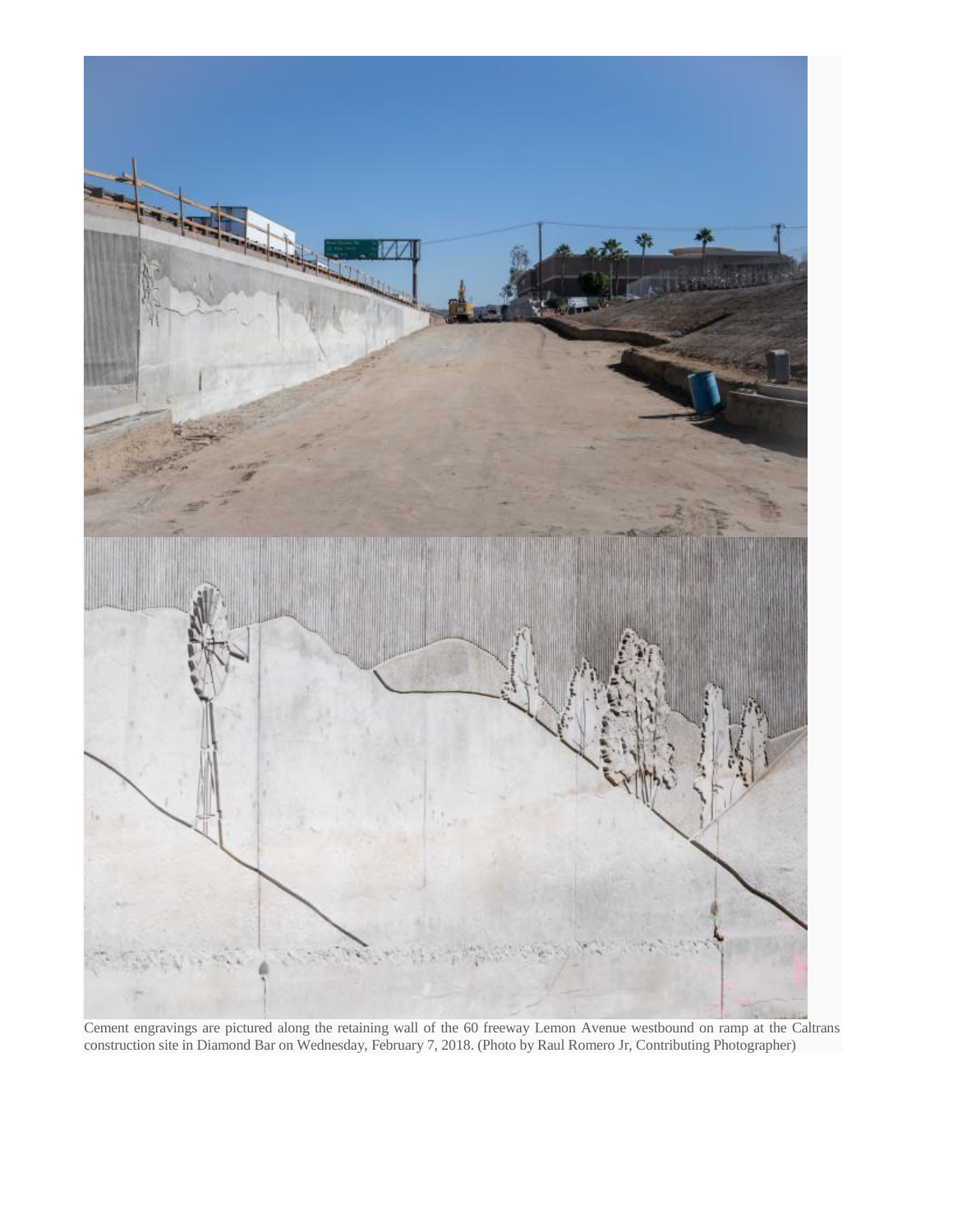"Our message to motorists is, the 60 Freeway will not be closed, but we are reducing it by 40 percent by taking two lanes out of a total of five lanes," said Paul Hubler, director of community and government relations for ACE, the builder of the project.

The first closure begins 10 p.m. Friday until 5 a.m. Monday, when two lanes of the westbound 60 Freeway between Brea Canyon Road and Fairway Drive will be closed, as will the Brea Canyon Road freeway on-ramp.

Two eastbound lanes will be closed during the same hours for three additional 55 hour weekend periods: Feb. 23-Feb. 26, March 2-March 5 and March 9-March 12. The eastbound Brea Canyon Road off-ramp will be closed.

Though ACE and Diamond Bar stress that the 60 Freeway will not be fully closed on any of the weekends, they are advising drivers to use alternate routes, such as the 57, 210, 10 and 91 freeways, to get around what amounts to a major reduction in traffic lanes.

"On those weekends, please, if you can, avoid the 60 Freeway," Hubler said.

ACE and Caltrans will not close off lanes on Presidents' Day weekend, Feb. 16- 19, which also coincides with the start of Lunar New Year festivities, Hubler said. The areas immediately around the closure, including Diamond Bar, Rowland Heights and Hacienda Heights, have substantial Chinese-American populations.

Within the affected freeway sections during closure times, the carpool lanes will be open to general flow traffic, he said.

Caltrans has begun alerting drivers through message signs stationed on the 60, as well as nearby freeways in Orange and San Bernardino counties. ACE will place temporary signs along the freeways, he said.

Detour signs directing drivers around closed on-ramps will be posted in City of Industry and Diamond Bar local roads.

While touring the \$22.2 million project Wednesday, Caltrans engineers said the eastbound off-ramp and on-ramp on the west and east sides of Lemon Avenue have been cleared but not yet paved. New retaining walls were erected with etchings depicting the San Gabriel Mountains. On the south side, the walls say "Diamond Bar."

The new Lemon Avenue westbound entrance is being constructed on the north side of the freeway, off Lemon Avenue within the City of Industry.

"What it will do is divert the truck traffic off Brea Canyon Road," Diamond Bar Councilwoman Carol Herrera said. "They can get off on Lemon Avenue."

Trucks going to and from warehouses in Industry use Brea Canyon Road, traveling through Diamond Bar, she said. Some get lost and drive the back streets of Diamond Bar. she said. "Now this will be a shortcut for them."